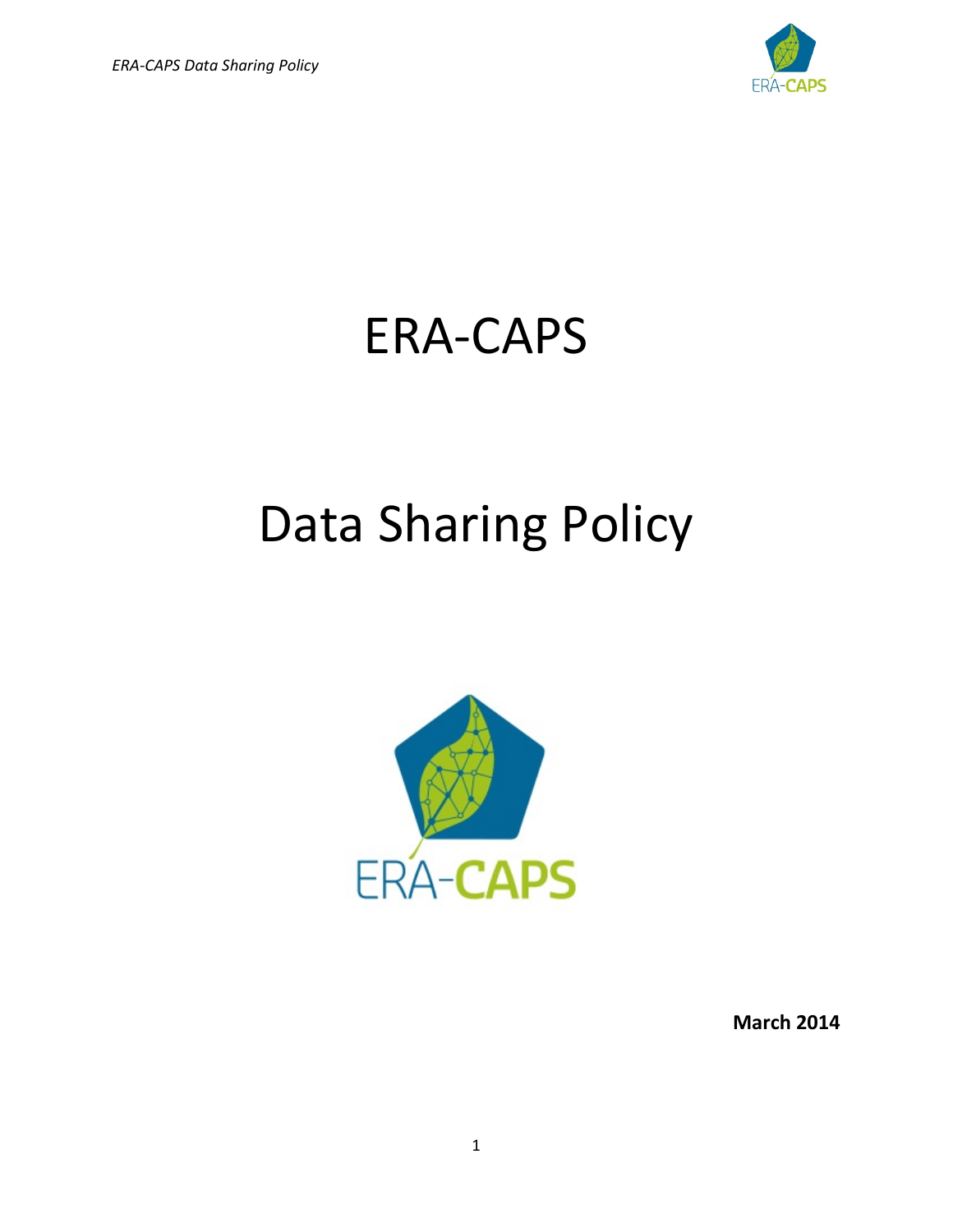

## **ERA-CAPS Data Sharing Policy**

## **1. Principles**

ERA-CAPS' view on research data is informed by the overarching principles declared by the Organisation for Economic Cooperation and Development in its 2007 publication "Principles and Guidelines for Access to Research Data from Public Funding":

- Publicly-funded research data are a public good, produced in the public interest;
- Publicly-funded research data should be openly available to the maximum extent possible.

### **2. General Requirements**

In order to facilitate the re-use, re-integration and repurposing of research data, for the development of new knowledge and research directions and to ensure that maximum impact is realised from ERA-CAPS funding, all research projects applying for an ERA-CAPS grant are required to:

- **A.** deliver
	- **1.** a Data Management Plan along with the grant application;
	- **2.** a Data Management Plan progress or update report together with the projects' midterm and final reports;
- **B.** designate, from among the research project staff, a Data Officer who shall
	- **1.** oversee
		- **i)** the preparation of the Data Management Plan;
		- **ii)** its execution, compliance and eventual recast, should there be a need for repurposing the plan during the research project's lifetime;
	- **2.** act as the project's contact point to account for the implementation of the Data Management Plan and any other related issue before the ERA-CAPS Evaluation Panels and the Call Secretariat.

Provisions for data sharing set out in the Data Management Plans must be compatible and not conflict with the ERA-CAPS Intellectual Property Rights Conditions.

## **3. Specific and Conditional Requirements**

**A.** The Data Management Plan must always have a reference to the expected research results, including the description of datasets, data types and quantities.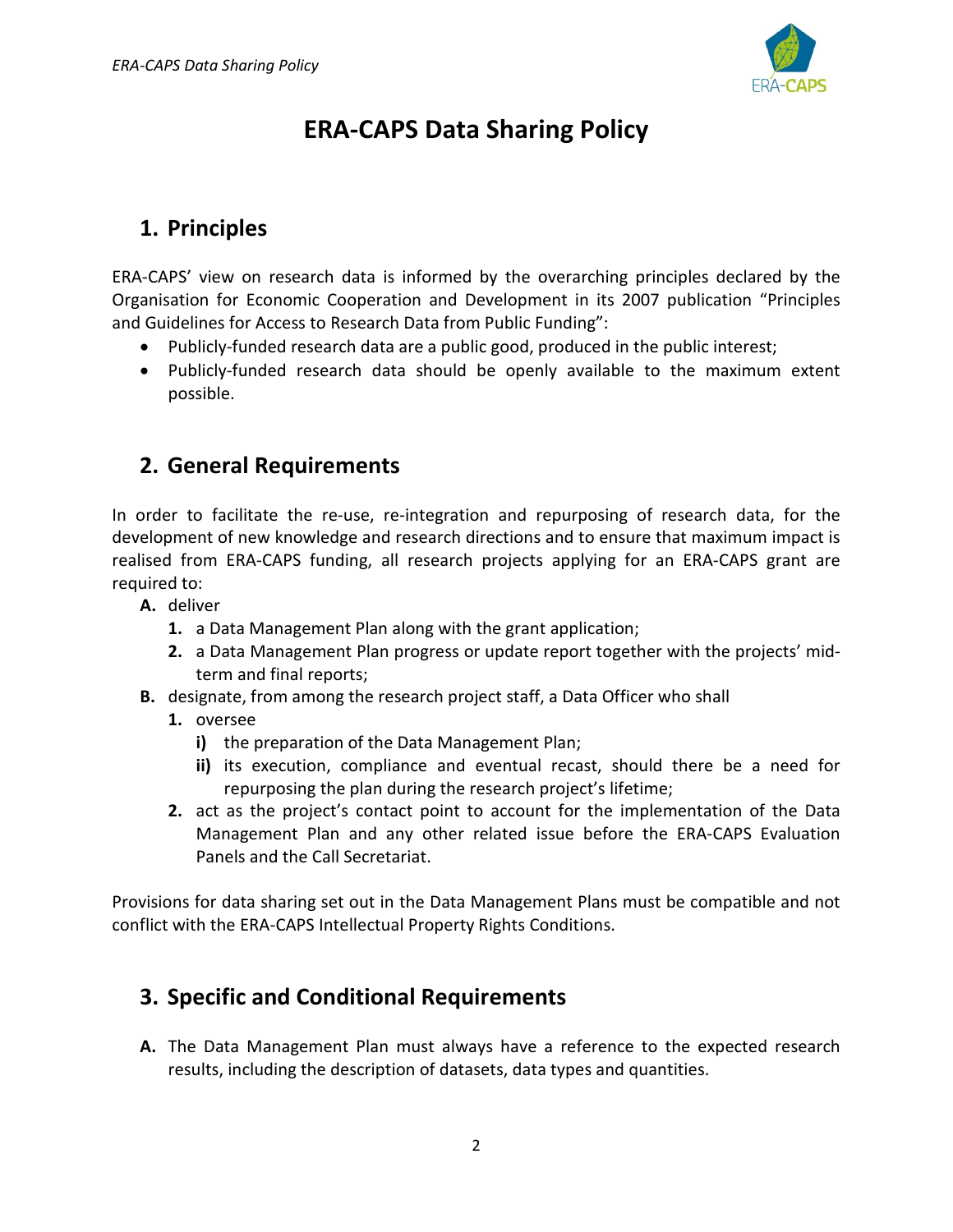

- **1.** If no data is expected to be produced during the research project, the Data Management Plan is still required: it must simply refer the fact that no data is expected to be produced and explain why.
- **B.** If data is expected to be produced during the research project, participants must use the English language for data handling (classification, description) and the associated metadata.
- **C.** If data is expected to be produced in a digital format and to be made accessible online, it must be assigned a persistent identifier, such as a Digital Object Identifier $^1$  $^1$ .
- **D.** If the Data Management Plan foresees self-archiving of the project's data in an online repository:
	- **1.** the repository of choice must conform to the OpenAIRE Guidelines For Data Archives<sup>[2](#page-2-1)</sup> (see Section 5);
	- **2.** data must always be deposited in a publicly-maintained repository, either institutional or community-based/disciplinary repository, regardless of the fact that it may also be deposited in a scientific publisher's private repository following the publication of a research result.
- **E.** If the applicants expect to publish the research results, the underlying data supporting the publication must be made freely available for sharing and re-use.
	- **1.** this data must be made public as soon as possible, preferably at the same time as the result is published and consistent with the published guidelines relevant to the consortium;
- **F.** If data and/or results are made available online, a hyperlink to the dataset or publication shall be placed in the project's webpage within ERA-CAPS website.

## **4. Assessment of the Data Management Plan**

The Data Management Plan will be reviewed by scientific experts who will assess its adequacy and effectiveness in relation to the best practices and the state-of-the-art of data management and sharing modalities within the research project's specific scientific discipline.

It may then be subject to a revision proposal if deemed inadequate, that applicants must comply with.

If, within the specific research area of the project, there are yet no commonly agreed or widelyaccepted standards or best practices, applicants must indicate in the Data Management Plan what are their options for describing, handling, processing, archiving and sharing their data and the reasoning behind such choices, with a view on providing the maximum possible availability and re-usability of the data and on the interoperability of their adopted data standards and formats with those of the wider scientific framework.

<span id="page-2-1"></span>

 $\overline{\phantom{a}}$ 

<span id="page-2-0"></span><sup>&</sup>lt;sup>1</sup> For more information, please refer to:  $\frac{http://www.doi.org/}{http://www.doi.org/})$  $\frac{http://www.doi.org/}{http://www.doi.org/})$  $\frac{http://www.doi.org/}{http://www.doi.org/})$  For more information, please refer to:

[https://guidelines.openaire.eu/wiki/OpenAIRE\\_Guidelines:\\_For\\_Data\\_Archives](https://guidelines.openaire.eu/wiki/OpenAIRE_Guidelines:_For_Data_Archives)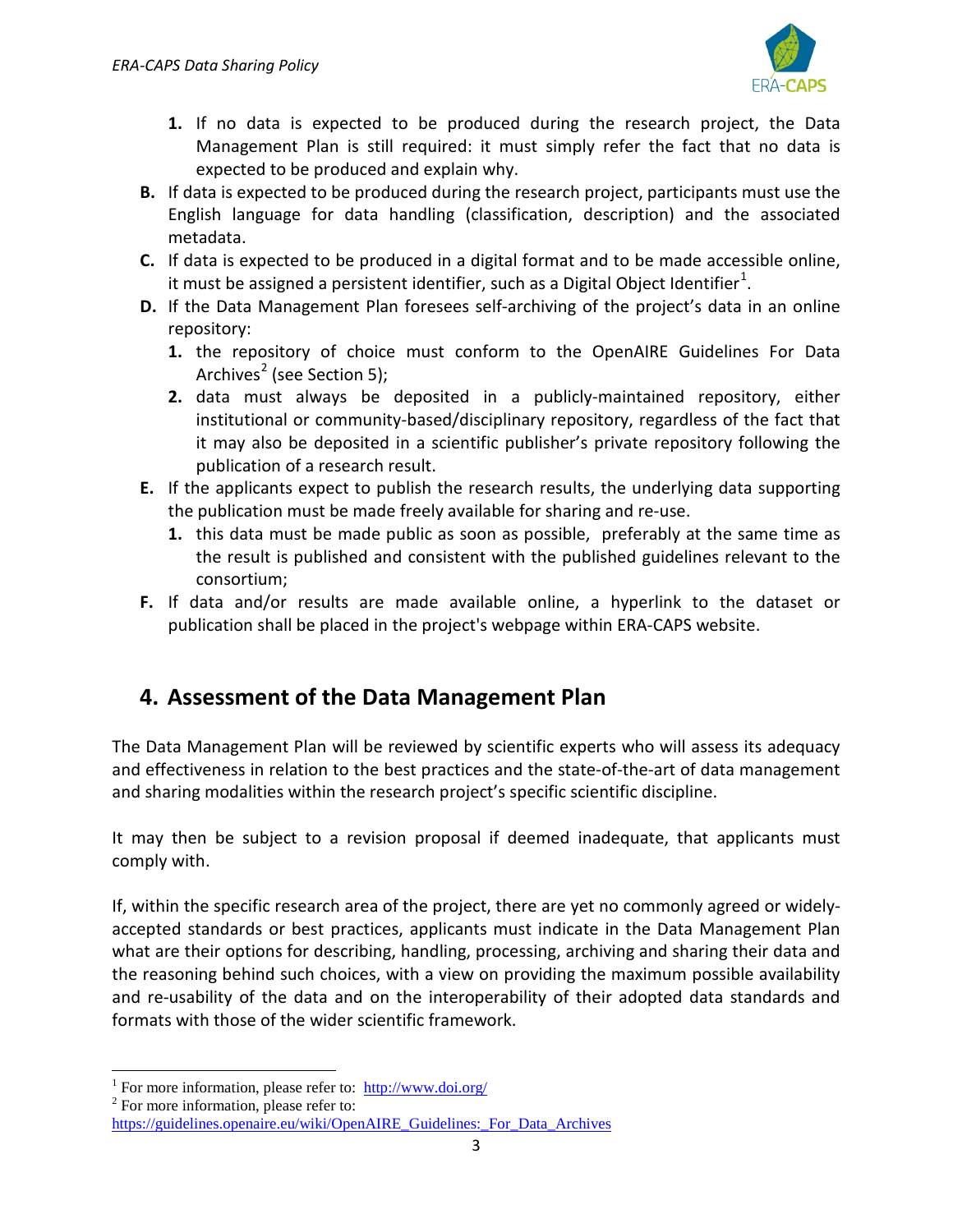

## **5. Guidelines and Recommendations for Compliance**

ERA-CAPS acknowledges that as molecular plant sciences include many different research subareas with specific associated methods, techniques and traditions, there is also a wide variety of material considered as data and corresponding data types and handling methods.

The ERA-CAPS Data Sharing Policy is purposely flexible and not overly prescriptive so as to embrace this complex and multi-faceted reality, further complicated by the fact that participants are operating within an international setting, subject to different legal constraints from country to country.

The required Data Management Plan consists of a simple statement detailing, in accordance with the state-of-the-art of data management in their scientific disciplines and communities, how will applicants manage and make available, to the maximum possible extent, the data they expect to produce during the research project.

It is up to the applicants to identify the data expected to arise from their research and decide what methods, processes, techniques and formats should be applied for the best possible data handling, processing, sharing and storage.

#### **Drafting the Data Management Plan**

There are a number of topics that a Data Management Plan should address. Namely, any appropriate Data Management Plan should include information regarding:

- Data areas, types and quantities
	- o the volume, type and content of data that will be generated e.g. experimental measurements, numerical data, models, records and images;
- Standards, metadata and capture methods
	- o the standards and methodologies that will be adopted for data collection, management and further dissemination, and why these have been selected. If no established standards are expected to be used, there should be an explanation on how datasets will be described;
- Physical and/or digital resources and infrastructures (including third party resources) to store, preserve and make data available
	- o for instance, offline and online archives and repositories;
- Ethics and Intellectual Property issues
	- o ownership of data and ethical issues related to the data;
	- $\circ$  declaration of waivers any partial or total restrictions on data sharing due to the need to protect privacy, confidentiality, security, intellectual property rights and other rights and, if applicable, any envisaged mechanisms to lift such restrictions;
- Secondary use and provisions for data sharing, public access and reuse
	- $\circ$  further intended and/or foreseeable research uses for the completed dataset(s);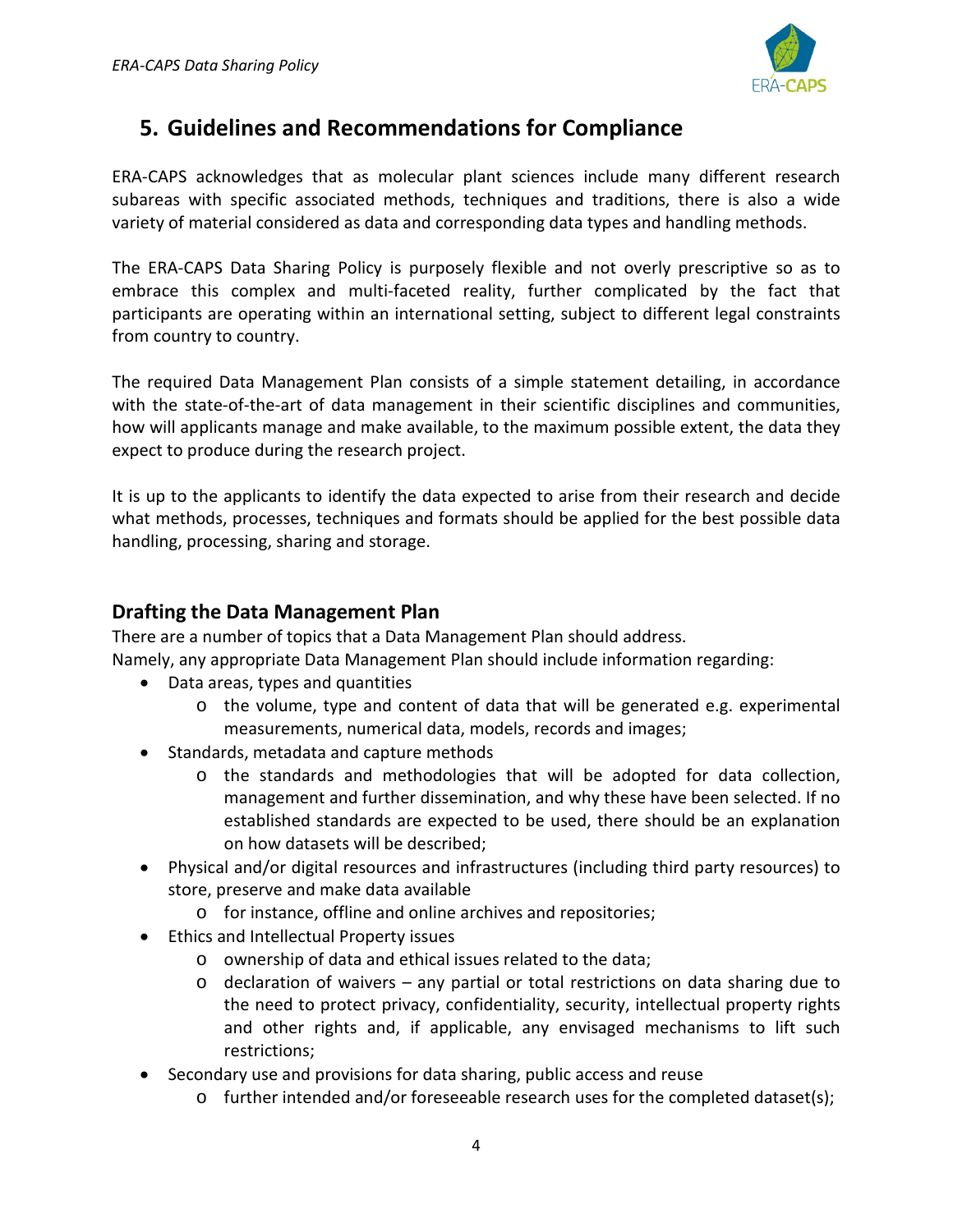

- o planned mechanisms for making data available, e.g. through self-archiving in public database repositories or upon request to the authors, including access mechanisms where appropriate;
- Timeframes
	- o timescales for public release of data
	- o the duration of time that data is expected to be preserved;
- Responsibility of each party involved in the research project towards the management and custody of research data
- Budget information for the management of data.
- Provisions for managing the data after the end of the project.

#### **Best Practices**

Even if the actual content of the Data Management Plans may vary, there are some general best practices that should be observed when elaborating the Data Management Plans, depending on the specific choices made, to aim for the widest possible dissemination and the best possible preservation of data quality.

- Data should always be unequivocally identified by using some coherent and consistent classification system.
- Where standardised formats and metadata exist for the data expected to be produced, such norms should always be applied instead of any proprietary formats.
	- o For those cases where it is unavoidable to use a specific format or a specific software to handle the data, there should be provisions to ensure that:
		- **EXT** instructions are clearly given so that the data is retrievable and perfectly understandable;
		- or that the specific software is also made available, as well as the instructions on how to use it, so that any third party out of the research team can access, interpret and re-use the data.
- Free, public, direct, immediate and online access to data, without any other particular requirements, should be promoted whenever possible.
	- $\circ$  If data is made available online, it must be assigned a persistent identifier. The use of a Digital Object Identifier is highly recommended.
- Self-archiving of data in an online repository is highly recommended.
	- o While leaving the ultimate decision about the specific repository of choice to the applicants if a project decides to share their data this way, the chosen repository must nevertheless conform to the OpenAIRE Guidelines For Data Archives. This guarantees the repository's own standard of quality, the retrievability and accessibility of deposited data and the repository's interoperability with other digital infrastructures;
	- o Publicly-managed over privately-owned repositories are preferred. This is the best way to guarantee
		- **I** long-term preservation of data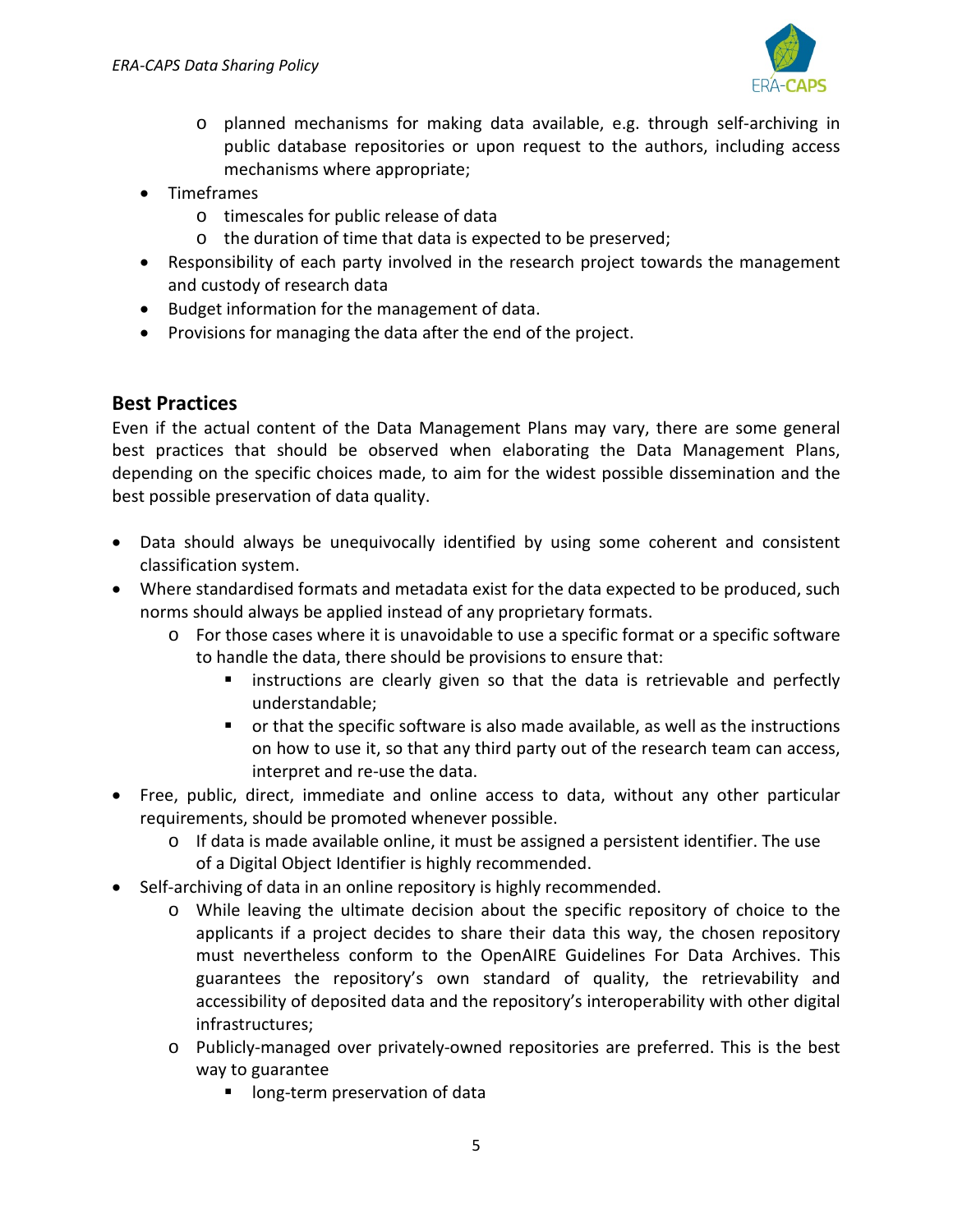

- the ability to keep on par with upgradable and interoperable quality standards
- **no and the perpetuity of free and open access to the research data, irrespective** of market fluctuations that affect private companies.
- If sharing of the research data is impaired by any type of restriction, participants should ensure that such restrictions are clearly set out and justified in the Data Management Plan as well as any envisaged mechanisms to lift such restrictions.
	- o If restrictions on data sharing are specifically related to privacy issues, participants should consider to make provisions to anonymise the data, if feasible, so that it can be safely released without compromising third parties' privacy.
- Data should be available as soon as it is reasonably possible<sup>[3](#page-5-0)</sup> and its preservation and accessibility should be ensured for the greatest relevant amount of time.
- In any case, it should be clear for other potential users of the research data what is allowed for them to do with it. In that sense, if the data is allowed to be freely re-used, any interested party should be made fully aware of this, by assigning the data an adequate licence, such as a CC0 Licence<sup>[4](#page-5-1)</sup>.

#### **Relation with Publications of Research Results**

#### **Data supporting published research results**

As stated above, whenever the results of an ERA-CAPS funded research project are subject to publication, participants must make the data supporting the research results freely available for sharing and re-use.

Such data must be made public as soon as possible, but preferably at the same time as the result is published. The timescale for making data available must always be consistent with the published national or institutional data management guidelines relevant to the consortium.

#### **Publications of research results**

 $\overline{\phantom{a}}$ 

Participants are recommended to publish their research results in an Open Access format, either by directly publishing in an Open Access Journal or by depositing the research article in an Open Access public repository.

As stated in the Intellectual Property Rights Conditions:

"*The modalities of open access can be achieved either through a publication in a scientific journal being in open access or with an agreement of the subscription-based journal. In that last case (i) a reasonable time-limit in which only the subscribers of the scientific journal will have access to it may be applied if the open access is accepted free of charge; and (ii) the concerned article will have to be accessible without restriction either directly on the journal's website or on a public archive.*"

<span id="page-5-0"></span><sup>3</sup> For examples of data types and guidelines for data release, please refer to: *Nature* **461**, 168-170 <http://www.nature.com/nature/journal/v461/n7261/full/461168a.html>

<span id="page-5-1"></span><sup>&</sup>lt;sup>4</sup> For more information, please refer to:<http://creativecommons.org/about/cc0>